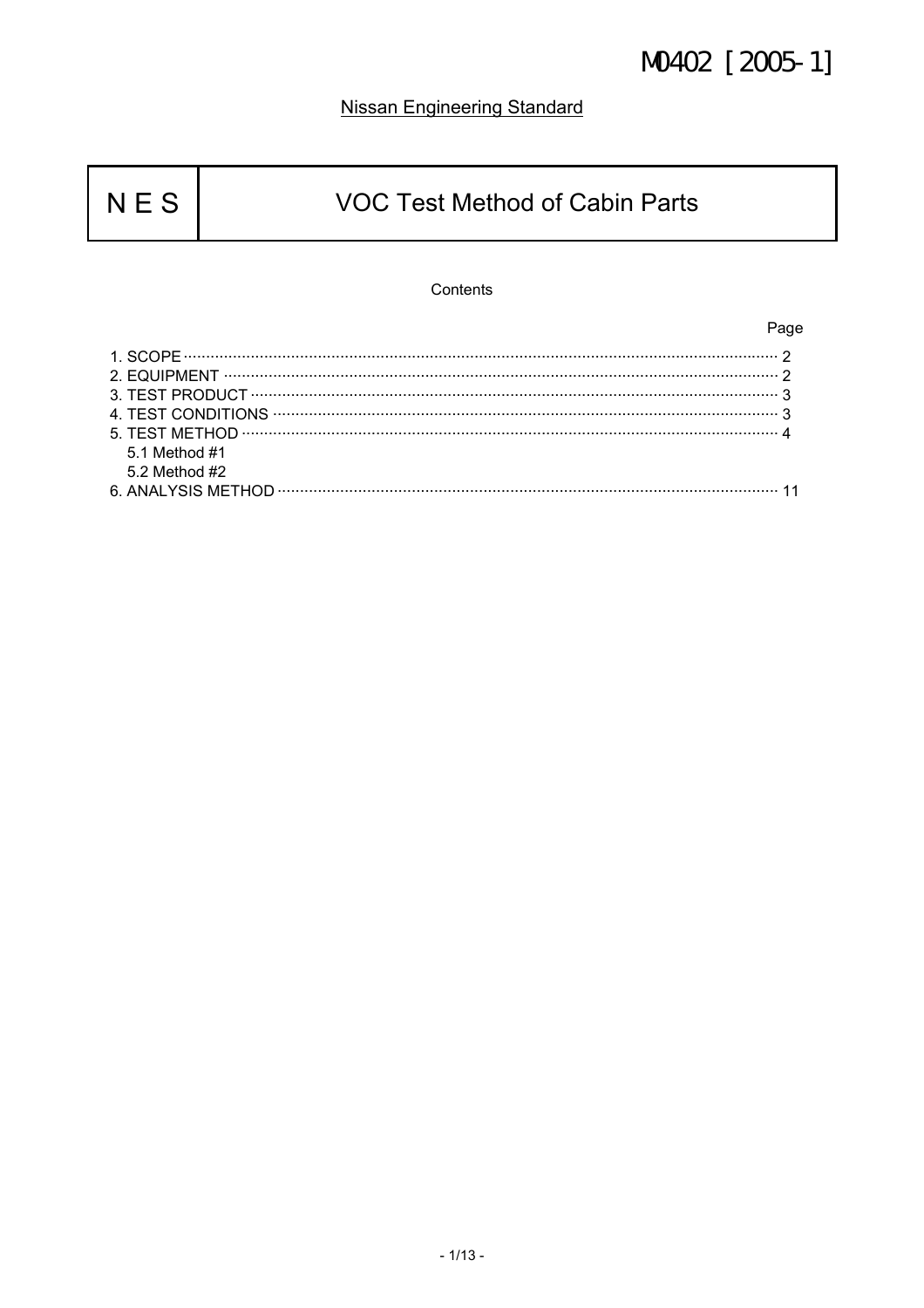#### 1. SCOPE

This Standard stipulates the measurement method of VOC (hereinafter referred to as the test method) for the interior parts (hereinafter referred to as parts) and materials, including cut-out parts. Method #1 is defined as the method in which VOC is measured using a part assembly unit and Method #2 is defined as the method in which VOC is measured using materials themselves or Samples cut out from production parts. The method for other parts is according to agreement between the parties concerned. In addition, these methods may be used for measuring the parts and materials other than the classification examples shown in Tables 1 and 2.

#### \* Classification of VOC

- Aldehyde: Formaldehyde, Acetaldehyde, etc.

- VOC: Toluene, Ethylbenzene, Xylene, Stylene, P-dichlorobenzene, Tetradecane, Chlorpyrifos, Di-n-buthyl phthalate, Di-2-ethylhexyl phthalate, Diazinon, Fenobucarb.

| Table 1. Parts to which Method #1 is applied |                       |                                              |                                     |  |  |  |
|----------------------------------------------|-----------------------|----------------------------------------------|-------------------------------------|--|--|--|
| <b>Items</b>                                 | Parts                 | <b>Details</b>                               | NDS standards                       |  |  |  |
|                                              | <b>CPM</b>            | INST UPR/LWR, G-BOX, CLUSTER C, CTR CONSOLE, | 68050NDS01, 68200NDS00, 68240NDS00, |  |  |  |
| (1)                                          |                       | etc.                                         | 24810NDS00                          |  |  |  |
| (2)                                          | <b>SEAT</b>           | SEAT, LEG COVER, etc.                        | 87000NDS01                          |  |  |  |
| (3)                                          | <b>DOOR TRIM</b>      | DOOR UPR, DOOR LWR, ARM REST, etc.           | 80900NDS00                          |  |  |  |
| (4)                                          | <b>B/S TRIM</b>       | FIN FR PLR, CTR PLR UPR/LWR, etc.            | 76990NDS00                          |  |  |  |
| (5)                                          | LUG TRIM              | LUG SIDE UPR/LWR TRIM, CARGO COVER, etc.     | 76990NDS00                          |  |  |  |
| (6)                                          | <b>RR PSHELF TRIM</b> | RR PSHELF TRIM, etc.                         | 79910NDS00, 79910NDS010             |  |  |  |
| (7)                                          | <b>HDLNG</b>          | HDLNG, SUNVISOR, MAP LAMP, etc.              | 73910NDS00, 96400NDS00              |  |  |  |
| (8)                                          | <b>FLOOR CARPET</b>   | FLOOR CARPET, FLOOR SPCR, etc.               | 74902NDS00                          |  |  |  |
| (9)                                          | <b>BODYSIDE WELT</b>  | BODYSIDE WELT, WEATHER STRIP, etc.           | 76921NDS10                          |  |  |  |
| (10)                                         | <b>STRG WHEEL</b>     | STRG WHEEL, AIRBAG, etc.                     | 48400NDS00, 48400NDS20              |  |  |  |
| (11)                                         | SUNROOF SHADE         | SUNROOF SHADE, etc.                          | 91200NDS00                          |  |  |  |
| (12)                                         | <b>DASH INSHLATOR</b> | DASH INSULATOR, etc.                         | 67900NDS00                          |  |  |  |

| Table 2. Examples of materials to which Method #2 is applied |  |  |
|--------------------------------------------------------------|--|--|
|                                                              |  |  |

| Items | Examples of materials                                         | Items | Examples of materials                                         |  |
|-------|---------------------------------------------------------------|-------|---------------------------------------------------------------|--|
|       | Skin materials (genuine leather, cloth, a class of artificial |       | <b>Painted Parts</b>                                          |  |
| (1)   | leather)                                                      | (6)   |                                                               |  |
| (2)   | Adhesive, pressure sensitive adhesive                         | (7)   | Materials for vehicle bodies, such as damping materials, etc. |  |
| (3)   | <b>Plastic Parts</b>                                          | (8)   | Parts with tape applied to them                               |  |
| (4)   | Rubber, etc.                                                  | (9)   | Others (materials that emit substance of quideline 13 and are |  |
| (5)   | Felt. etc.                                                    |       | considered to influence the passenger room)                   |  |

#### 2. EQUIPMENT

The equipment specifications applied to this test are shown in Table 3.

Table 3. Equipment and specifications

|                                   |            | Required performance                                                                        |                                                                                           |  |  |
|-----------------------------------|------------|---------------------------------------------------------------------------------------------|-------------------------------------------------------------------------------------------|--|--|
| Equipments                        |            | Method #1                                                                                   | Method #2                                                                                 |  |  |
|                                   |            | The temperature in the bag shall be increased to 40°C<br>or 60°C within 0.5 to 2.0 hours.   | The temperature in the bag shall be increased to 40°C or<br>60°C within 0.5 to 2.0 hours. |  |  |
| Test chamber                      |            | The time (about 5 hours) including the collection time                                      | The time (about 3 hours) including the collection time                                    |  |  |
|                                   |            | shall be able to be maintained.                                                             | shall be able to be maintained.                                                           |  |  |
|                                   |            | Contaminated substances shall not remain in the<br>chamber.                                 | Contaminated substances shall not remain in the<br>chamber.                               |  |  |
| Film for test bag                 |            | Shall be made from polyvinyl fluoride (PVF) (t=0.05 mm)<br>with a capacity of 2,000 liters. | Shall be made from polyvinyl fluoride (PVF) (t=0.05 mm)<br>with a capacity of 10 liters   |  |  |
|                                   |            | Shall be made from Teflon.                                                                  | Shall be made from Teflon.                                                                |  |  |
| Collection valve                  |            | It shall be easy to open or shut and be free from leak-                                     | It shall be easy to open or shut and be free from leak-                                   |  |  |
|                                   |            | age.                                                                                        | age.                                                                                      |  |  |
|                                   |            | Structure to which a Teflon tube can be mounted.                                            | Structure to which a Teflon tube can be mounted.                                          |  |  |
| Collection pump                   |            | Shall maintain the speed, amount of collection and time                                     | Shall maintain the speed, amount of collection and time                                   |  |  |
|                                   |            | shown in Table 6.                                                                           | shown in Table 6.                                                                         |  |  |
| Welder                            |            | Shall be able to weld the opening portion of film so that a                                 | Shall be able to weld the opening portion of film so that a                               |  |  |
|                                   |            | leak cannot occur.                                                                          | leak cannot occur.                                                                        |  |  |
|                                   | Aldehyde   | <b>DNPH Silica</b>                                                                          | <b>DNPH Silica</b>                                                                        |  |  |
| Collection tube                   | <b>VOC</b> | Tenax-TA: Porous polymer beads                                                              | Tenax-TA: Porous polymer beads                                                            |  |  |
|                                   |            | Tenax-GR: Blending Tenax-TA with graphite carbon                                            | Tenax-GR: Blending Tenax-TA with graphite carbon                                          |  |  |
| Sampling tube                     |            | Shall be made from Teflon.                                                                  | Shall be made from Teflon.                                                                |  |  |
| Protective Tape (to protect bag   |            | Shall be made from Teflon. (VOC shall not be emitted                                        | Shall be made from Teflon. (VOC shall not be emitted                                      |  |  |
| against rips, tears and punctures |            | from pressure sensitive adhesives.)                                                         | from pressure sensitive adhesives.)                                                       |  |  |
| from parts)                       |            |                                                                                             |                                                                                           |  |  |
| Suction pump                      |            |                                                                                             | Air in the bag shall be sucked out.                                                       |  |  |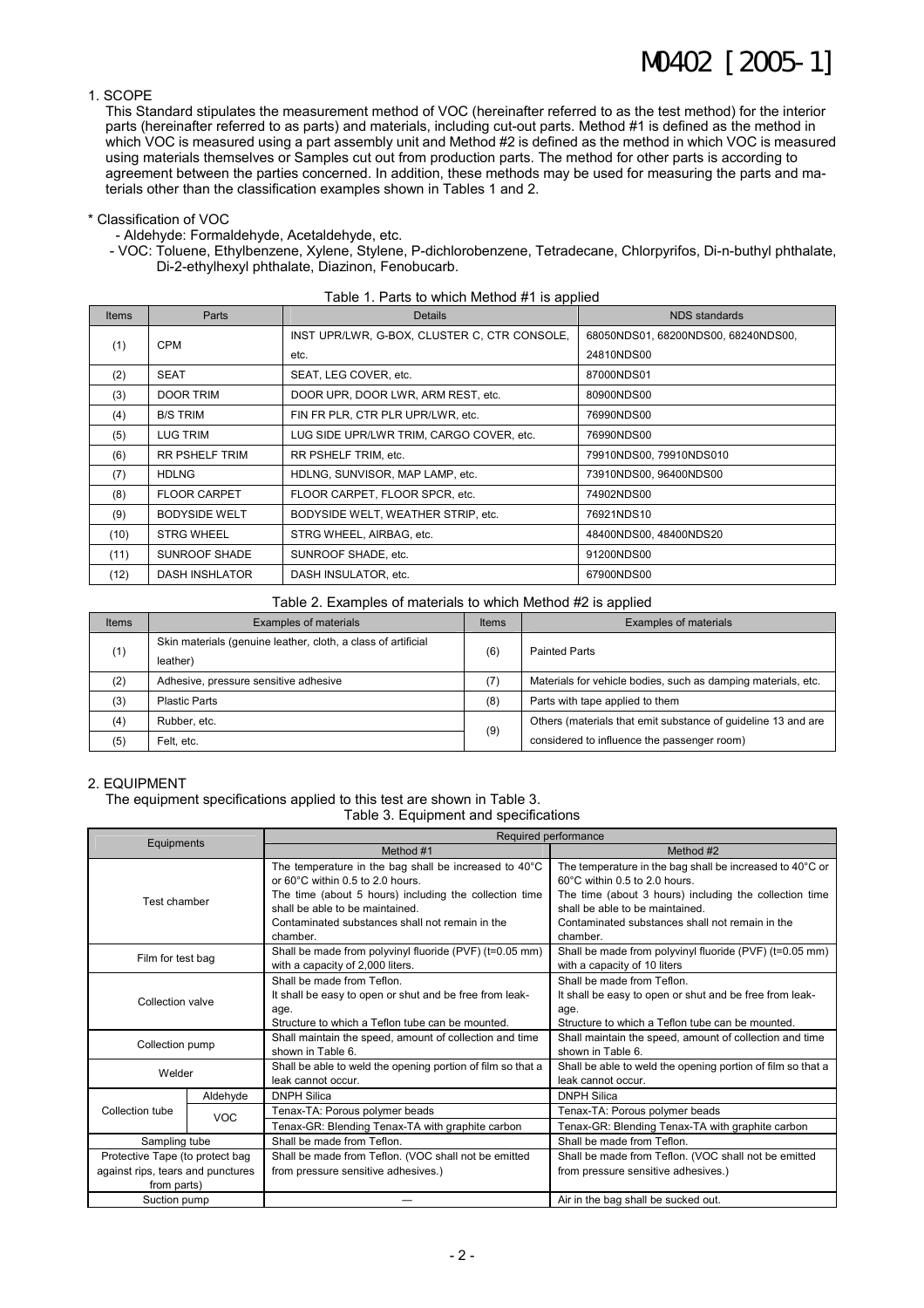### 3. TEST PRODUCT

#### 3.1 Handling before the test and storage period

Handling of the test product and storage period are shown in Table 4.

Table 4. Size of the test product, storage condition and storage period

| Items                                                                        | Method #1                                                                                                                                                                                                                                                                                                                                                                                                                                        | Method #2                                                                                                                                                                                                                                                         |  |  |  |
|------------------------------------------------------------------------------|--------------------------------------------------------------------------------------------------------------------------------------------------------------------------------------------------------------------------------------------------------------------------------------------------------------------------------------------------------------------------------------------------------------------------------------------------|-------------------------------------------------------------------------------------------------------------------------------------------------------------------------------------------------------------------------------------------------------------------|--|--|--|
| Size                                                                         | Parts assembly (Refer to applicable parts in Table)<br>1.)                                                                                                                                                                                                                                                                                                                                                                                       | 8,000 mm <sup>2</sup> (80 $\times$ 100 mm) is a base as an area.<br>When the area is not secured, control the weight.                                                                                                                                             |  |  |  |
| Stored period and storage<br>condition to the test                           | After assembling the parts, start measuring after<br>leaving them for 7 days in the conditions of the<br>temperature of 20±5°C and relative humidity of<br>$50+5\%$ .<br>* Remove all extra materials (protective film,<br>packaging, etc.) before conducting the test                                                                                                                                                                           | After manufacturing materials, start measuring<br>after leaving them for 7 days in the conditions of<br>the temperature of 20±5°C and relative humidity of<br>$50+5%$<br>* Features of materials (production date, com-<br>pounding, etc.) are clearly described. |  |  |  |
| Period from the production<br>date of each component<br>material to the test | Plastic molding parts: Conduct the test within 3<br>days after the molding.<br>Skin: Assemble within 3 days after the production.<br>Urethane pad: Assemble within 3 days after mold-<br>ing (foaming).<br>Adhesive: Assemble within 3 days after the appli-<br>cation.<br>Adhesive tapes: Assemble within 3 days after<br>removing the release liner.<br>Note: Only applies to materials containing any of<br>the 13 quideline value substances |                                                                                                                                                                                                                                                                   |  |  |  |

#### 4. TEST CONDITIONS

#### 4.1 Temperature conditions

Temperature conditions in this test are shown in Table 5. However, the temperature condition shown in Figure 1 shall be satisfied.

|                        | Method #1            |                    |                      | Method #2              |  |  |
|------------------------|----------------------|--------------------|----------------------|------------------------|--|--|
|                        | <b>INST ASSY, RR</b> | Parts other than   | Materials used for   | Materials used for     |  |  |
|                        | <b>PSHELF</b>        | parts mentioned on | <b>INST ASSY, RR</b> | parts other than parts |  |  |
|                        |                      | the left           | <b>PSHELF</b>        | mentioned on the left  |  |  |
| Temperature in the bag | $60+2$ °C            | $40\pm2\degree$ C  | $60+2$ °C            | $40\pm2\degree$ C      |  |  |
| Retention time         | $4.5 \pm 0.02$ h     | $4.5 \pm 0.02$ h   | $2.0 + 0.02h$        | $2.0 + 0.02h$          |  |  |



Figure 1 Temperature conditions

### 4.2 Collecting conditions

Collecting conditions in this test are shown in Table 6.

Table 6. Collecting conditions

|                        | <b>Items</b> | Aldehyde                    | VOC.                 |                  |                  |
|------------------------|--------------|-----------------------------|----------------------|------------------|------------------|
| Collection method      |              |                             | Collection tube      | DNPH cartridge   | Tenax-GR/TA      |
|                        |              | Analysis                    |                      | <b>HPLC</b>      | GC-MS            |
|                        | Method #1    | Parts                       | Speed                | $0.8$ L/min.     | $0.2$ L/min.     |
|                        |              |                             | Collection time      | 30 min.          | 15 min.          |
| Collecting conditions  |              |                             | Amount of collection | 24L              | 3.0 <sub>L</sub> |
|                        | Method #2    | Material<br>(Cut-out parts) | Speed                | $1.0$ L/min.     | $0.1$ L/min.     |
|                        |              |                             | Collection time      | $2$ min.         | 10 min.          |
|                        |              |                             | Amount of collection | 2.0 <sub>L</sub> | 1.0 <sub>L</sub> |
| Quantity of collection |              |                             |                      | piece            | piece            |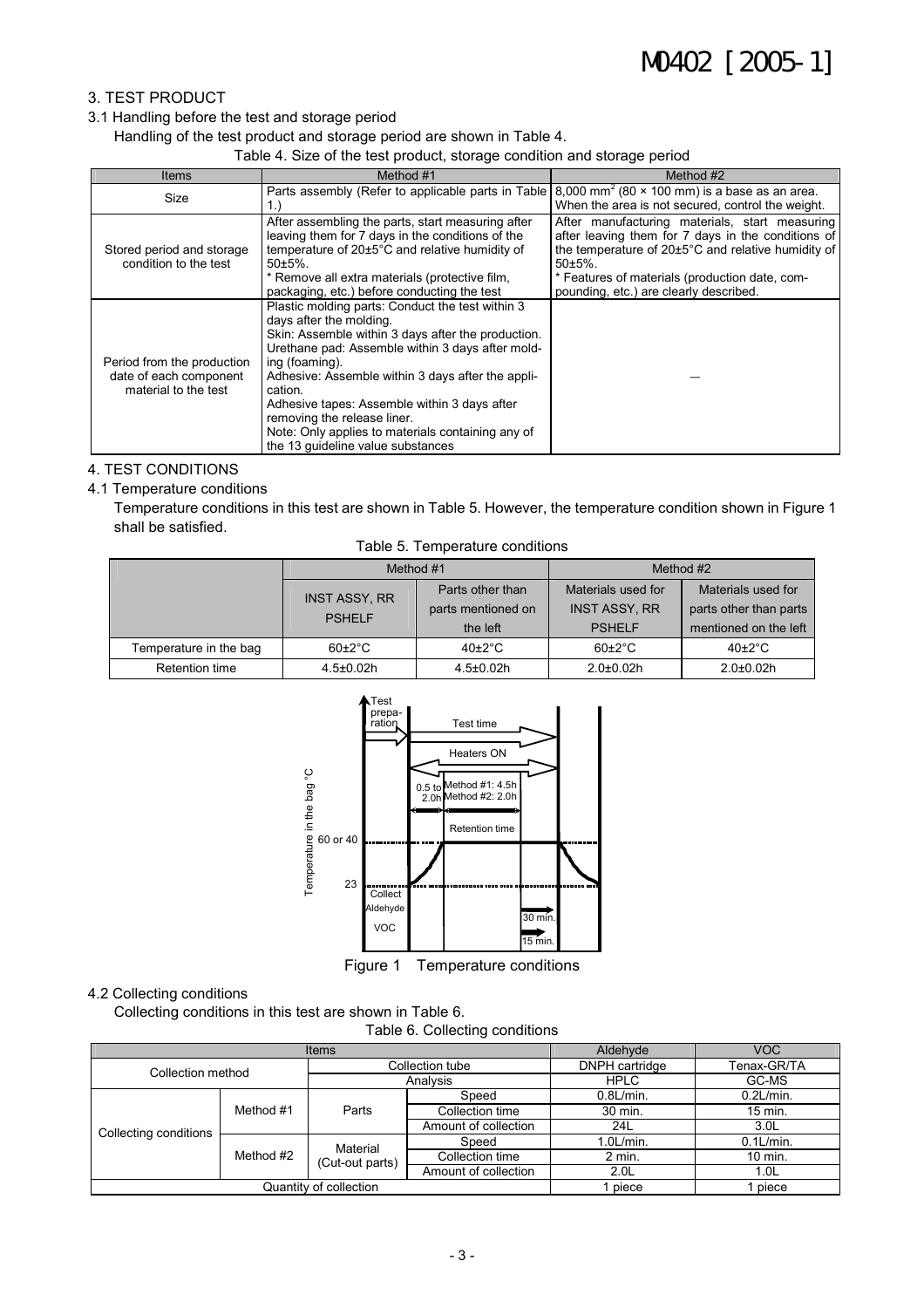#### 5. TEST METHOD

In this test, Method #1 shall be applied to the parts VOC and Method #2 shall be applied to the test for the materials and cut-out parts.

- 5.1 Method #1
- 5.1.1 Preparation of test
	- (1) Preparation of bag

If the bag cannot be obtained, it shall be made according to the following procedures (the specification shall comply with Table 3). Prepare the film (Available from film manufacturers, ex. Dupont) and the collection valve (Available from valve manufacturers, ex. AS ONE) in advance. Do not perform operation under the environment in which it is considered that VOC influences the surroundings.

1. Preparation of film

Prepare two pieces with a size of  $1.0 \times 5.0$ m.

2. Oven heating of film

Put the film prepared in the size of  $1.0 \times 5.0$ m in the oven and perform oven heating in the condition of  $140^{\circ}$ C × 4h.

- <Setting method of film at oven heating>
- Fold the side of 1.0 m into the width of 50 cm (Figure 2).
- Fold the side of 5.0 m into the width of 50 cm and hang the film on the shelf board of the oven using clips (Figures 3 and 4).

Ensure that the surfaces of the film do not contact each other in order to perfectly eliminate blank adhering to the film at this time. The oven used for oven heating is desired to be an exclusive facility (this is because substances adhering to the inside of the oven may contaminate the film.).



Fold the film.

Figure 2. How to fold the bag



Figure 3. Hanging of the film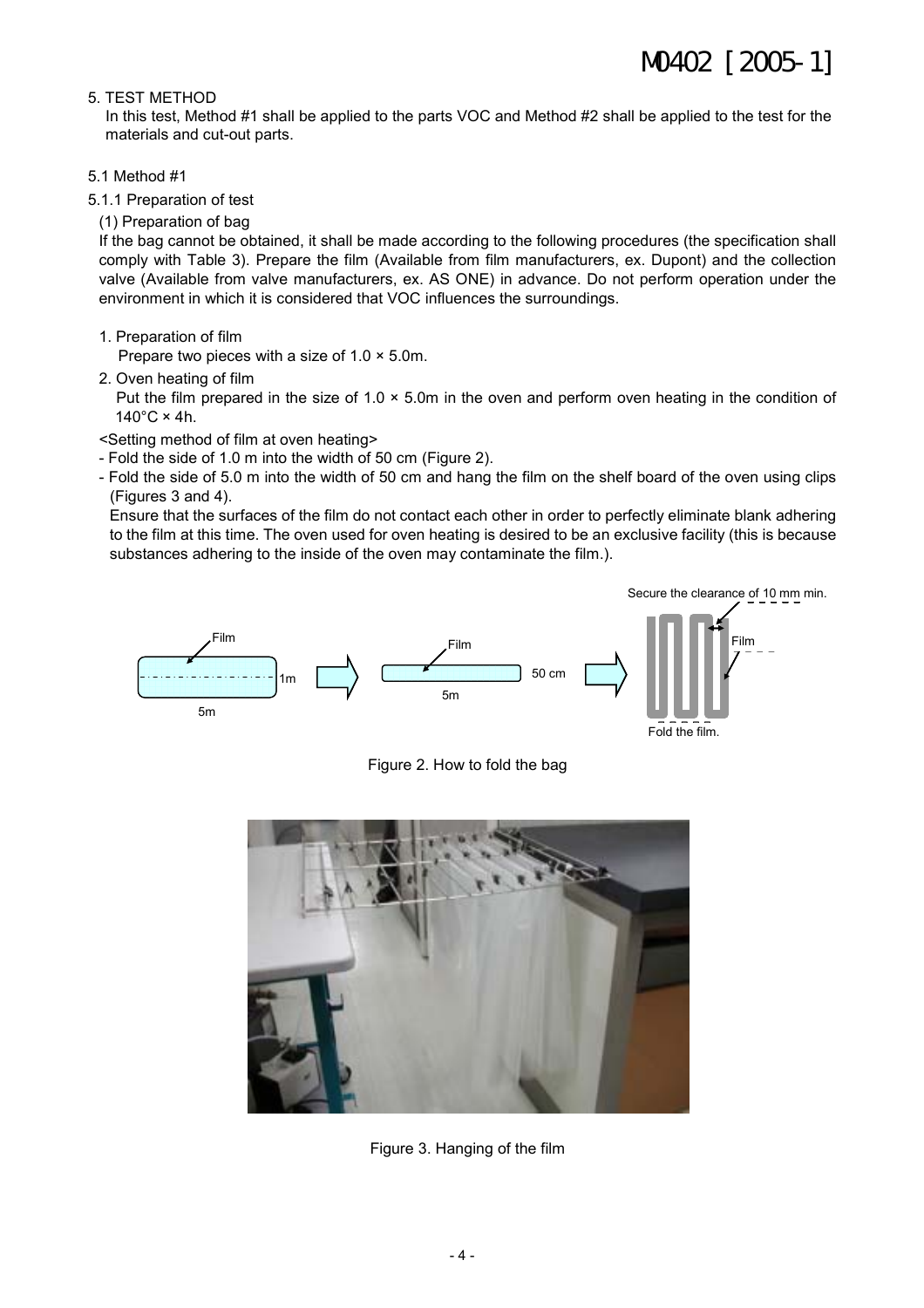

Figure 4. Putting the film in the oven

### 3. Sealing of film

Overlap two pieces of the film and weld the single side of the sides of 5.0m using the sealer (Figure 5). Two pieces shall be overlapped at this time so that the surfaces that were on the outside when oven heating was performed become the inside. Extend the film and fold it into the half size so that the size is 2.5m × 2.0m. Weld the single side of the sides of 2.0m and 2.5m (Figure 6). Although the width of the seal is according to agreement between the parties concerned, it shall be the width in which there is no leak. For the portion that is welded at the side of 5.0m, fold it back in the right and left direction and weld it twice because a leak is especially easy to occur at this portion (Figure 7).



Figure 5. The side of 5m is welded using the sealer.



Figure 6. Flow of sealing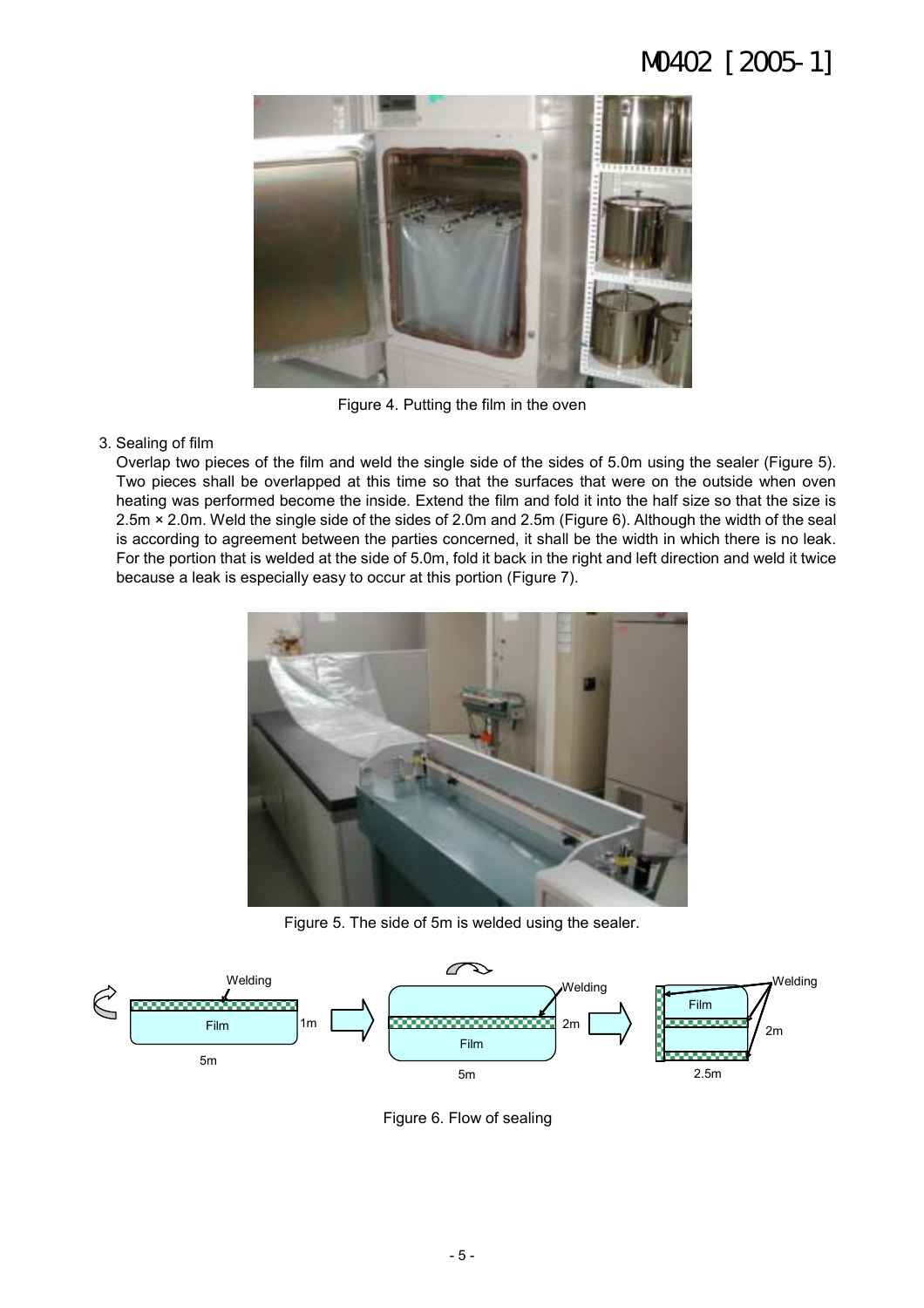

Figure 7. Welding is performed twice to prevent a leak.

4. Attachment of valve

Make two holes of Φ6 (Figure 8). Attach the body of the valve (Figures 9 and 10). The rubber packing shall not be put in the inside of the bag so that volatile matter of the packing does not influence.



Figure 8. Hole for attachment of valve



Figure 9. Attachment of valve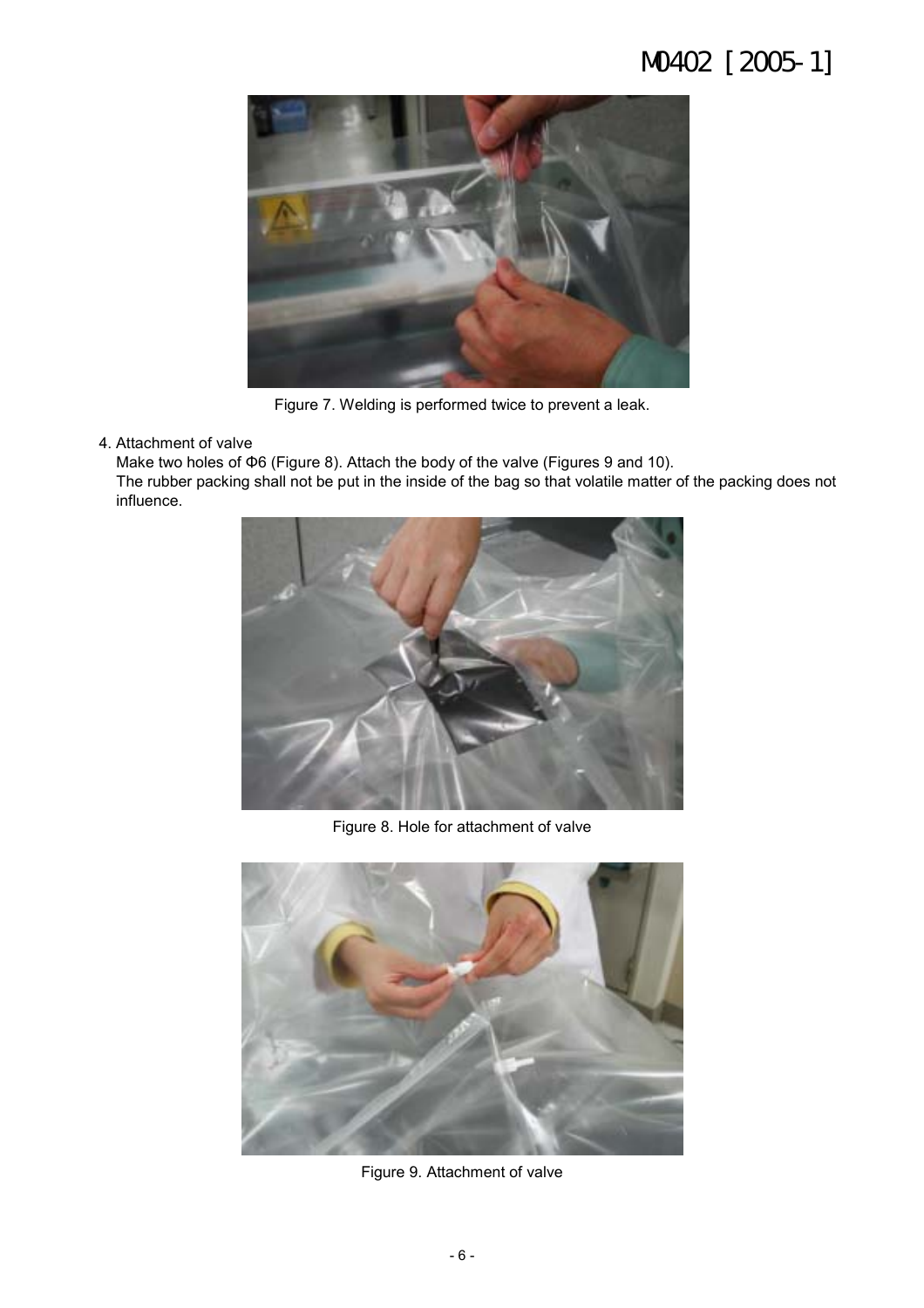

Figure 10. Pattern diagram of the bag sealed a 3 places

### 5. Check of sealing portion

Check whether there is poor welding in order to prevent a leak from the sealing portion.

(2) Preparation of test products

Wrap the projected section of the test product using protective tape to prevent the bag from being damaged. Prepare a second bag for the background, which will not contain a test part, but instead will be filled only with air. Media collecting air from this bag will be used as the control measurement data.

(3) Enclosing of air in the bag

Prepare the bag with a capacity of 2,000L to which the valves are sealed at 3 places for collection and are mounted (Figure 11). Place the test part in the bag and attach the Teflon tube to the collection valve. Seal 3/4 of the bag opening and start adding some of the ambient air from the test chamber (be sure to clarify the amount of air). After the air is added, seal the remaining portion as shown in Figure 12. The background bag should be prepared similarly, with no test part included inside of it (be sure to clarify the amount of air added into the background bag as well).



Figure 11. Condition in which the bag of 2,000L is prepared in the test chamber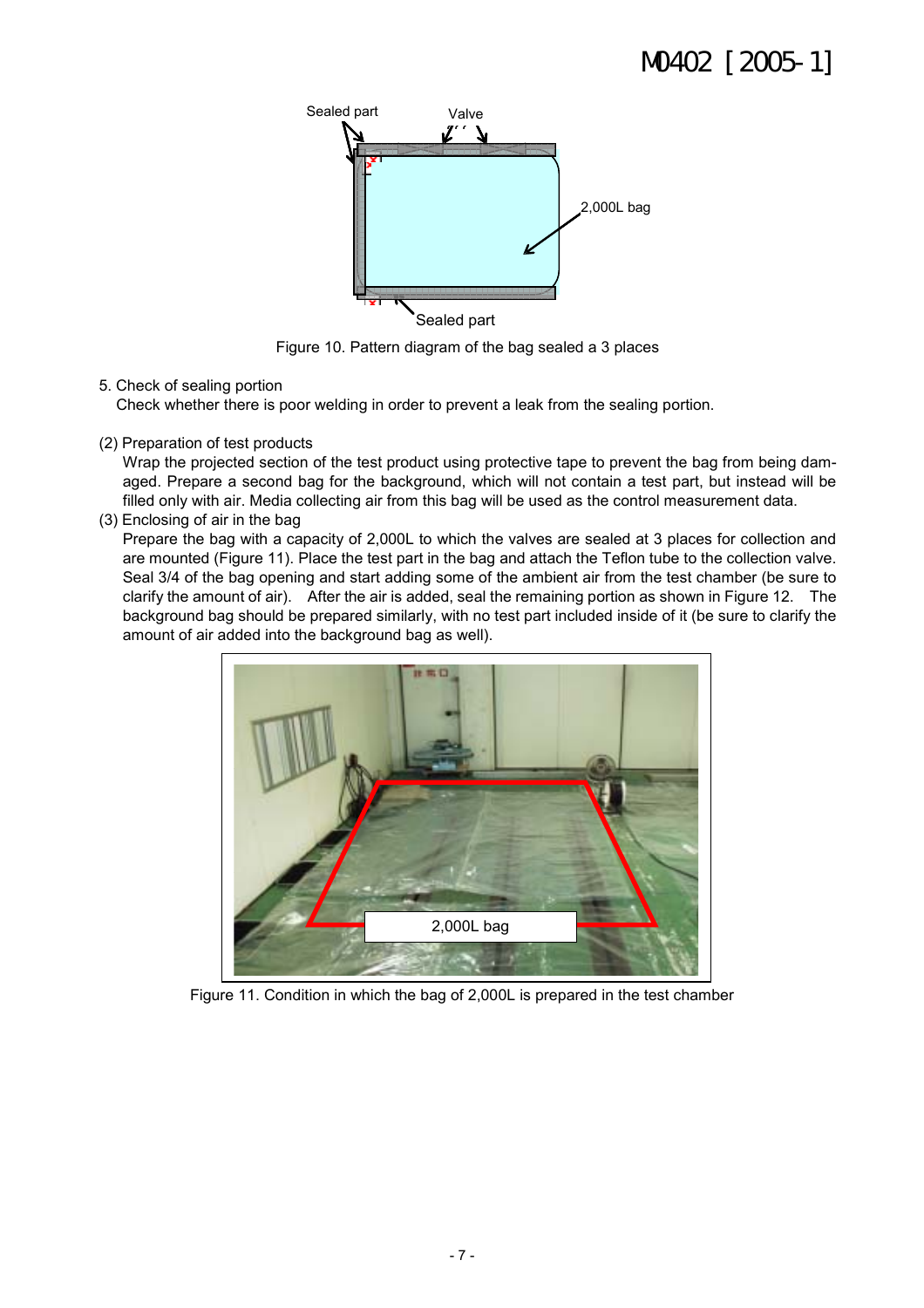

Figure 12. Pattern diagram of the bag sealed at 4 places

### (4) Preparation of related equipment

Prepare the pump for analysis and collection tubes. Use the Tenax suction tubes for collection that is generally used for collecting the organic volatile substances (Figure 13). Where Tenax GR or Tenax TA tubes are unavailable, other suction tubes may be used. Use the DNPH cartridges that are generally used for collecting Aldehyde (Figure 14). Other equipment is acceptable if there is no problem in collecting Aldehyde and fixed quantity (Figure 15). However, collection of the background may as well be carried out at the same time when the test of the test product is carried out if the air similar to the air obtained when preparing the test product is enclosed in the bag for the background.





Figure 13. Tenax tube Figure 14. DNPH cartridge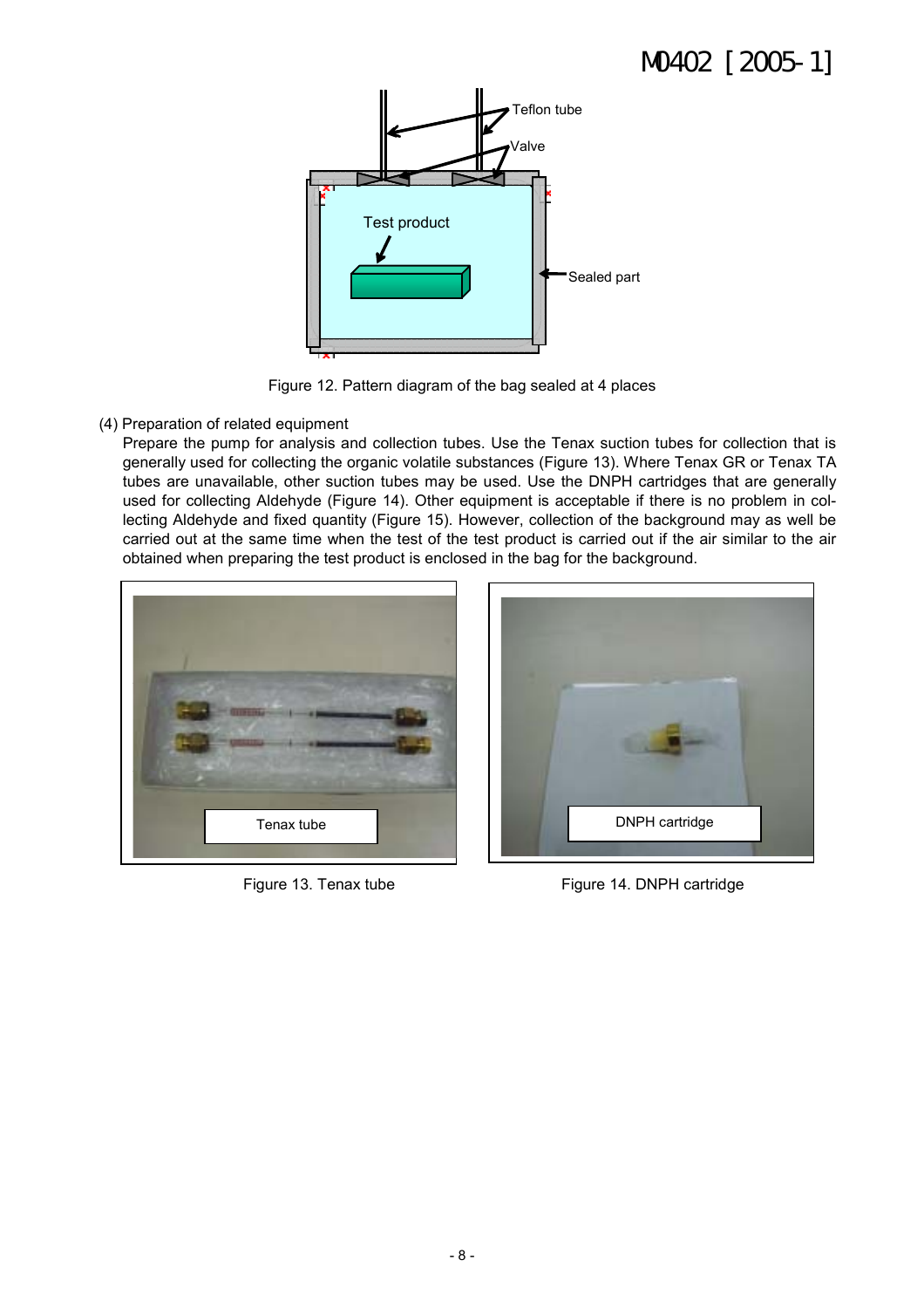

Figure 15. Pattern diagram of connection for the collection method of aldehyde and VOC of parts of Method #1

- 5.1.2 This test
	- (1) Temperature increase

The parts temperature in the bag shall be increased according to the temperature conditions in Table 5. (2) Retention

After the temperature in the bag has increased to 40°C or 60°C, maintain it for 4.5 hours (Figure 16). For measurement of the part temperature, Use a black panel or similar thermocouple that will not interfere with the test sampling.



Figure 16. Retention condition in Method #1

(3) Collection

After 4.5 hours have elapsed, Begin pumping air from the sample bags without the collec-tion tubes attached. The first 100 milliliters of air should be disposed of before installing the collection tubes. Then, mount the collection tubes to the pump and collect Aldehyde or VOC according to the conditions shown in Table 5.

(4) Treatment after collection

Immediately after collection, seal the Tenax tube and DNPH cartridge. Store the adsorption tubes after collection in the dark cold place for the Tenax tube and in the cold storage (freezer storage is not acceptable) for the DNPH cartridge and analyze them as soon as possible after collection. The time period for sample storage shall not exceed 3 days.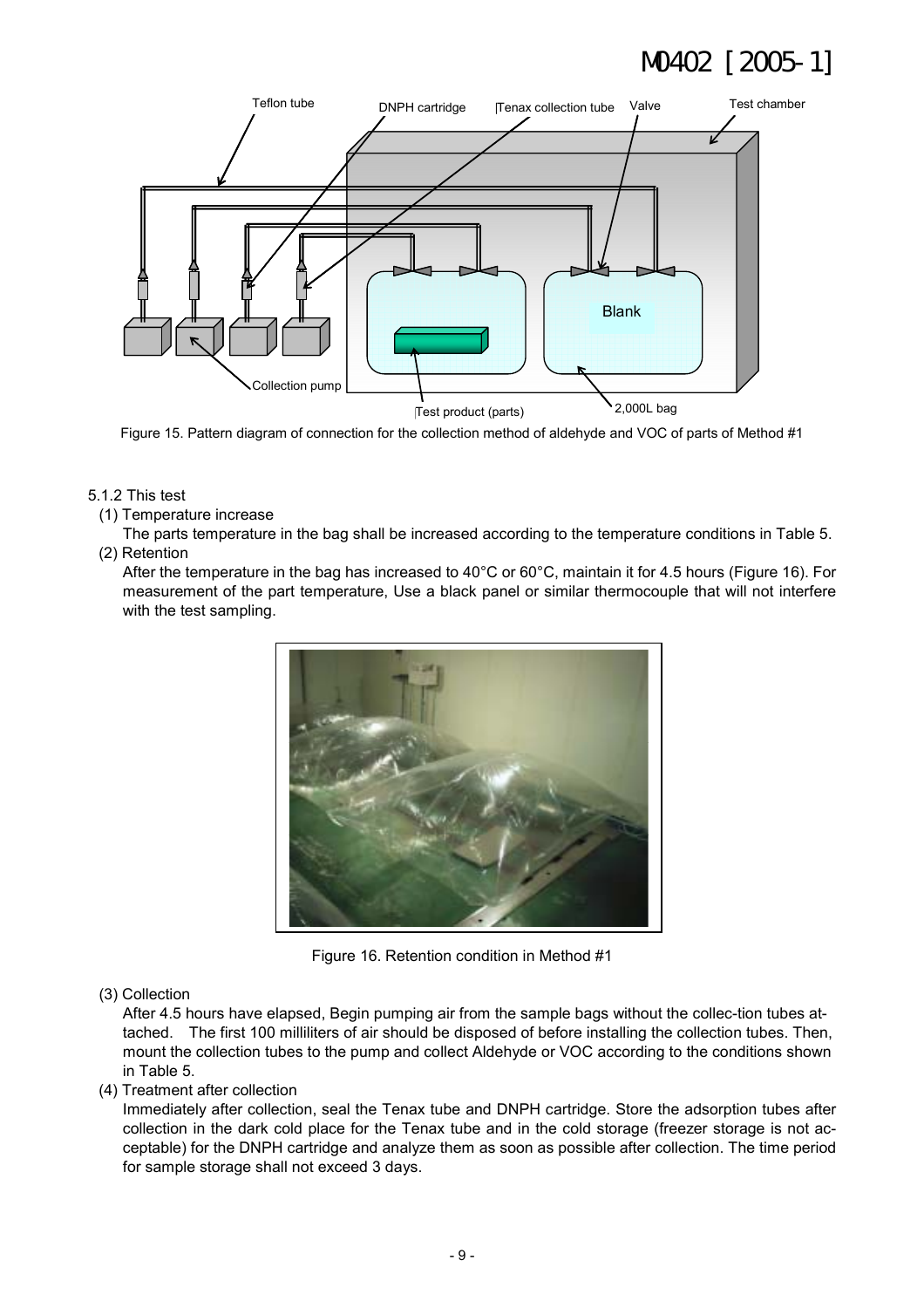#### 5.2 Method #2

- 5.2.1 Preparation of test
- (1) Preparation of bag

If the bag is difficult to be procured, make it according to the following procedures (the specification shall comply with Table 3). Prepare the film (Available from film manufacturers, ex. Dupont) and the collection valve (Available from valve manufacturers, ex. AS ONE) as materials.

1. Preparation of film

Prepare the film with the size of 500 × 700 mm.

2. Oven heating of film

Put the film prepared in the size of 500 × 700 mm in the oven and perform oven heating in the condition of  $140^{\circ}$ C × 4h.

3. Sealing of film

Seal the film so that the size of the film becomes 500 × 350 mm.

4. Attachment of valve

Make a hole of Φ6 (Figure 8). Attach the body of the valve (Figures 9 and 10).

(2) Preparation of test products

Cut the test products to pieces with  $80 \times 100$  mm in size. When it is inapplicable to cut to pieces with 80

 $\times$  100 mm in size, cut it with an area of 80 cm<sup>2</sup> or controlled by weight.

(3) Bag filling

Place the test products in the bag and seal the bag. Then, evacuate the air in the bag.

- $(4)$  N<sub>2</sub> gas filling
	- 1. Fill the bag with 4 liters of N2 gas
	- 2. Evacuate the gas in the bag
	- 3. Repeat Steps 1. and 2. two additional times (such that the N2 gas has been evacuated three times)
- (5) Preparation of related equipment

Prepare the pump for collection and collection tubes. Use the Tenax suction tubes for collection that are generally used for collecting the organic volatile substances (Figure 13). Though the Tenax GR or Tenax TA is used in principle, other suction tubes are acceptable to use when these are unavailable. Use the DNPH cartridges that are generally used for collecting Aldehyde (Figure 14). Other equipment is acceptable if there is no problem in collecting Aldehyde and fixed quantity (Figure 17).



Figure 17. Pattern diagram for collection of aldehyde and VOC of materials and cut-out parts of Method #2

### 5.2.2 This test

(1) Temperature increase

The temperature shall be increased according to the temperature conditions in Table 5.

- (2) Retention
- After placing the bag in the test chamber at 40°C or 60°C keep it for 2.0 hours.
- (3) Collection

After 2.0 hours have elapsed, begin pumping air from the sample bags without the collection tubes attached. The first 100 milliliters of air should be disposed of before installing the collection tubes. Then, mount the collection tubes to the pump and collect Aldehyde or VOC according to the conditions shown in Table 5. At this time, maintain the temperature in the test chamber at the specified temperature (Figure 18).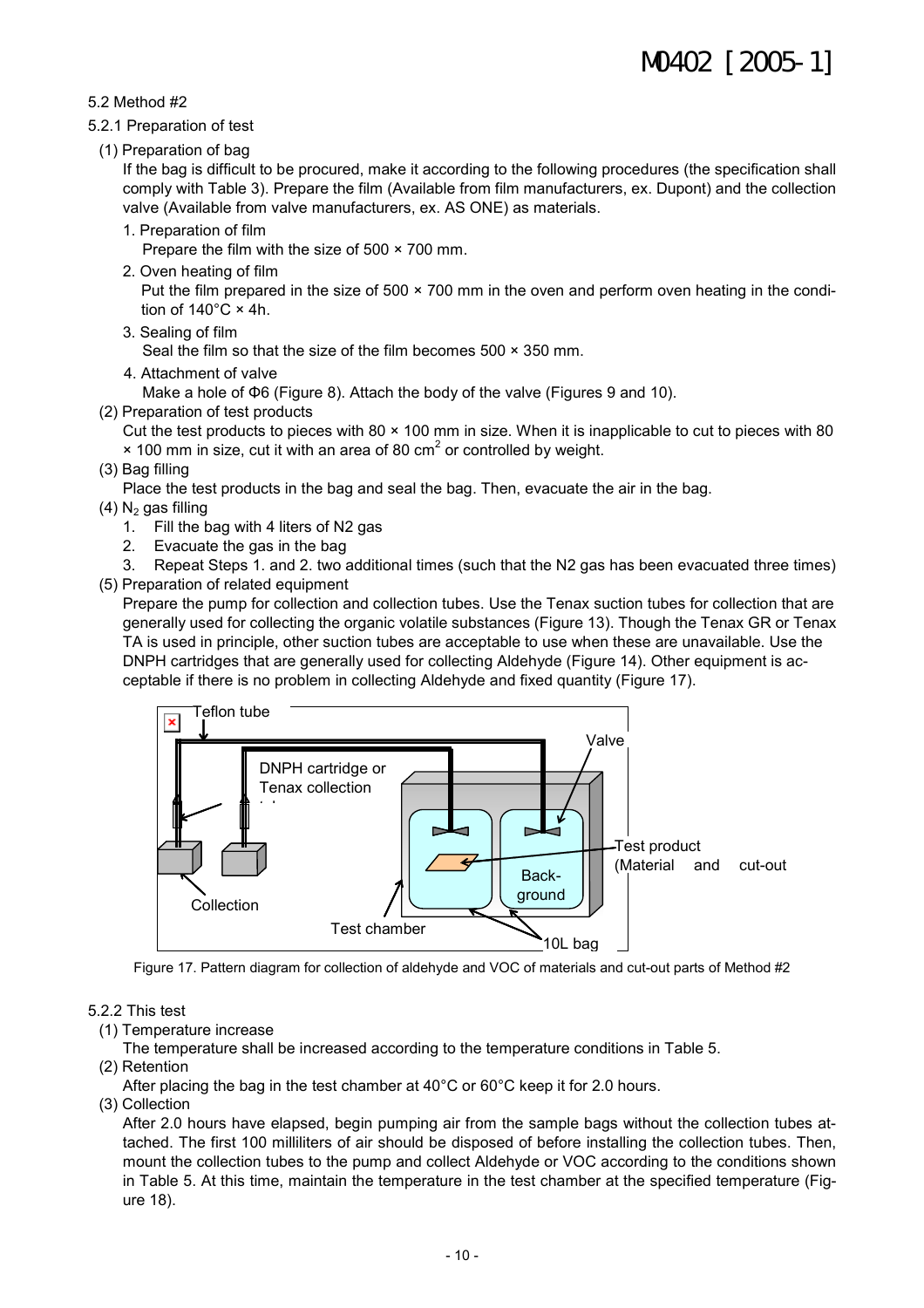

Figure 18. Method #2 Appearance in the test chamber

(4) Treatment of the collection tubes

Immediately after the collection, seal the Tenax tube and DNPH cartridge. Store the adsorption tubes after collection in the dark cold place for the Tenax tube and in the cold storage (freezer storage is not acceptable) for the DNPH cartridge and analyze them as soon as possible after collection. The time period for sample storage shall not exceed 3 days

#### 6. ANALYSIS METHOD

The analysis method is described below. If the analysis companies other than Nissan Arc Co., Ltd. analyze, it is necessary to get analysis correlation between the company and Nissan Arc Co., Ltd. (this is because data that is measured by Nissan Arc Co., Ltd. is a base). Other methods are acceptable if correlation between this method and other methods is clarified.

<Analysis method>

- 1) Set collection tube (for HPLC, inject DNPH cartridge eluate).
- 2) Start analysis.
- 3) Analyze the obtained data.

#### 6.1 Analysis condition

Examples are shown in Tables 7 and 8. Equipment for analysis other than those shown in Tables 7 and 8 is acceptable when a range from hexane to tetradecane can be detected.

| Item                    | Example 1                                                     | Example 2                                                      |  |
|-------------------------|---------------------------------------------------------------|----------------------------------------------------------------|--|
| Analyzer                | HPLC (Waters make 2690 type)                                  | HPLC (Shimadzu Seisakusho Ltd make LC-10)                      |  |
| Moving phase            | $H_2O$ CH <sub>3</sub> CN=45/55 (%)                           | $H_2O$ CH <sub>3</sub> CN=50/50 (%)                            |  |
| Flow volume (cc/min.)   | 1 cc/min.                                                     | $1$ cc/min.                                                    |  |
| Gradient                | CH <sub>3</sub> CN (10 min.) while stabilizing for 20 minutes | $H2O/CH3CN=20/80$ (30 min.) while stabilizing for 5<br>minutes |  |
| Column                  | Zorbax ODS $4.6\Phi \times 250$ mm                            | Zorbax ODS 4.6 mm (15+25 mm)                                   |  |
| Column temperature (°C) | $40^{\circ}$ C                                                | $50^{\circ}$ C                                                 |  |
| Detector                | UV/VIS                                                        | UV/VIS                                                         |  |
| Wavelength (nm)         | 360 nm                                                        | 365 nm                                                         |  |
| Analysis cycle          | 50 min./1 sample                                              | 45 min./1 sample                                               |  |

#### Table 7. Examples of aldehyde analysis condition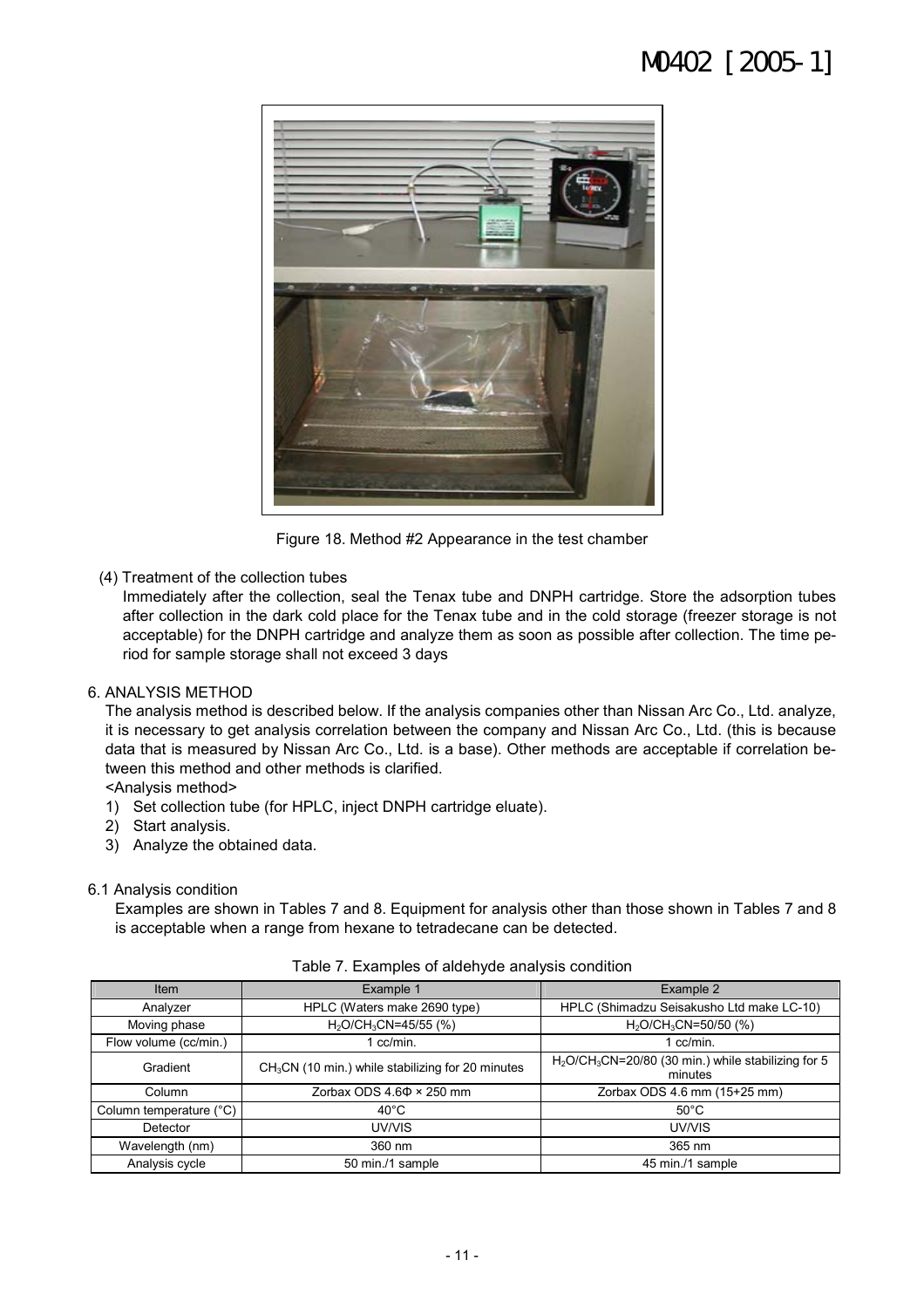| $\frac{1}{2}$ and $\frac{1}{2}$ contributed by $\frac{1}{2}$ and $\frac{1}{2}$ contribution. |                                         |                                                                  |                                                                  |  |  |  |
|----------------------------------------------------------------------------------------------|-----------------------------------------|------------------------------------------------------------------|------------------------------------------------------------------|--|--|--|
|                                                                                              | Item                                    | Example 1                                                        | Example 2                                                        |  |  |  |
|                                                                                              | Pretreatment                            | Gestel Ltd-made TDSA/CIS4                                        | <b>TurboMatrix ATD</b>                                           |  |  |  |
| Analyzer                                                                                     | Analysis                                | GC-MS                                                            | GC-MSD                                                           |  |  |  |
|                                                                                              | Split ratio                             | 50:1                                                             | 150:1                                                            |  |  |  |
|                                                                                              | Adsorbent                               | Tenax-GR                                                         | Tenax-GR                                                         |  |  |  |
| Requirements for                                                                             | Temperature at installing/<br>removing  | $280^{\circ}$ C                                                  | $270^{\circ}$ C                                                  |  |  |  |
| the collection<br>tubes                                                                      | Flow volume at installing/<br>removing  | 203 ml/min.                                                      | 30 ml/min.                                                       |  |  |  |
|                                                                                              | Time of installation/removal            | 8 min.                                                           | 10 min.                                                          |  |  |  |
|                                                                                              | Inlet split                             |                                                                  | 420 ml/min.                                                      |  |  |  |
|                                                                                              | Adsorbent                               | Quartz glass wool                                                | Tenax-TA                                                         |  |  |  |
|                                                                                              | Trap temperature                        | $-150^{\circ}$ C                                                 | $-30^{\circ}$ C                                                  |  |  |  |
| Trap tube condi-<br>tion                                                                     | Temperature at install-<br>ing/removing | 300°C                                                            | 270°C                                                            |  |  |  |
|                                                                                              | Time of installation/removal            | 7 min.                                                           | 10 min.                                                          |  |  |  |
|                                                                                              | Outlet split                            |                                                                  | $10$ ml/min.                                                     |  |  |  |
|                                                                                              | Column                                  | HP-5MS 5% Phenyl Methyl Siloxane                                 | HP-5MS 5% Phenyl Methyl Siloxane                                 |  |  |  |
|                                                                                              |                                         | 60 m × 0.25 mm $\Phi$ × 0.25 µm                                  | 30 m × 0.25 mm $\Phi$ × 0.25 µm                                  |  |  |  |
|                                                                                              | Column temperature                      | 40°C, 5 min. $\rightarrow$ 10°C/min. $\rightarrow$ 270°C, 7 min. | 40°C, 5 min. $\rightarrow$ 10°C/min. $\rightarrow$ 270°C, 7 min. |  |  |  |
| Analysis condition                                                                           | Detector                                | <b>MSD</b>                                                       | <b>MSD</b>                                                       |  |  |  |
|                                                                                              | Detector temperature                    | 280°C                                                            | $280^{\circ}$ C                                                  |  |  |  |
|                                                                                              | Mode                                    | <b>SCAN</b>                                                      | <b>SCAN</b>                                                      |  |  |  |
|                                                                                              | Mass range                              | 25-550                                                           | 40-300                                                           |  |  |  |
|                                                                                              | Carrier gas flow volume                 | 1 $ml/min$ .                                                     | 1 ml/min.                                                        |  |  |  |

#### Table 8 Examples of VOC analysis condition

6.2 Analysis result display method

Indication method of the analysis results is shown in Table 9 respectively. The analysis results of the bag for the blank <sup>(1)</sup> shall be reported.

Note (1): The blank bag in Method #1 indicates the air property in the test chamber and that in Method #2 indicates the empty bag in which  $N_2$  gas is filled.

Table 9. Analysis result display method

|                                                    | <example filling="" in="" of=""></example> |                                                                 |                                              |                              |
|----------------------------------------------------|--------------------------------------------|-----------------------------------------------------------------|----------------------------------------------|------------------------------|
| <b>Title</b>                                       |                                            |                                                                 | Synthetic leather A                          |                              |
| Purpose                                            |                                            | Understanding of current situation of skin of synthetic leather |                                              |                              |
| Sample name                                        |                                            |                                                                 | Skin of synthetic leather A                  |                              |
| Sample area (mm2)                                  |                                            |                                                                 | $8,000(80 \times 100)$                       |                              |
| Sample weight (g)                                  | Before sampling                            | 5.423g                                                          |                                              |                              |
|                                                    | After sampling                             |                                                                 | 5.410g                                       |                              |
| Supplier name                                      |                                            |                                                                 | A Co., Ltd.                                  |                              |
| Material structure                                 |                                            |                                                                 | PVC + backing cloth                          |                              |
| Measure contents                                   |                                            |                                                                 | Change of adhesive                           |                              |
| Model                                              |                                            |                                                                 | <b>SERENA</b>                                |                              |
| Sample creation condition                          |                                            |                                                                 | Current part produced in the production line |                              |
| Sample creation date                               |                                            |                                                                 | Nov. 1, 2005                                 |                              |
| Sample analysis date                               |                                            |                                                                 | Nov. 8, 2005                                 |                              |
| Storage condition from sample creation to analysis |                                            |                                                                 | Setting at 23°C                              |                              |
| Condition/shape when sampling (both sides, sur-    |                                            | <b>Both sides</b>                                               |                                              |                              |
| face)                                              |                                            |                                                                 |                                              |                              |
| Sample analysis condition                          |                                            |                                                                 | $40^{\circ}$ C × 2h                          |                              |
|                                                    | Material name                              | <b>BG</b> data                                                  | Measuring result                             | (Measuring result) -<br>(BG) |
|                                                    | Formaldehyde                               | 15.6                                                            | 16.1                                         | 0.4                          |
|                                                    | Acetaldehyde                               | 23.3                                                            | 65.5                                         | 42.2                         |
|                                                    | Toluene                                    | 4.1                                                             | 167.2                                        | 163.1                        |
|                                                    | Ethylbenzene                               | 0.8                                                             | 60.5                                         | 59.6                         |
|                                                    | Xylene                                     | 1.1                                                             | 179.6                                        | 178.5                        |
| Measuring result                                   | Styrene                                    | 0.3                                                             | 8.5                                          | 8.3                          |
| $(\mu g/m3)$                                       | p-dichlorobenzene                          | 0.4                                                             | 2.1                                          | 1.8                          |
|                                                    | Tetradecane                                | 0.0                                                             | 6.1                                          | 6.1                          |
|                                                    | Chlorpyrifos                               |                                                                 |                                              |                              |
|                                                    | Di-n-buthyl phthalate                      |                                                                 |                                              |                              |
|                                                    | Di-2-ethylhexyl phthalate                  |                                                                 |                                              |                              |
|                                                    | Diazinon                                   |                                                                 |                                              |                              |
|                                                    | Fenobucarb                                 |                                                                 |                                              |                              |
|                                                    | <b>TVOC</b>                                | 558.1                                                           | 8,750.2                                      | 8.192.1                      |